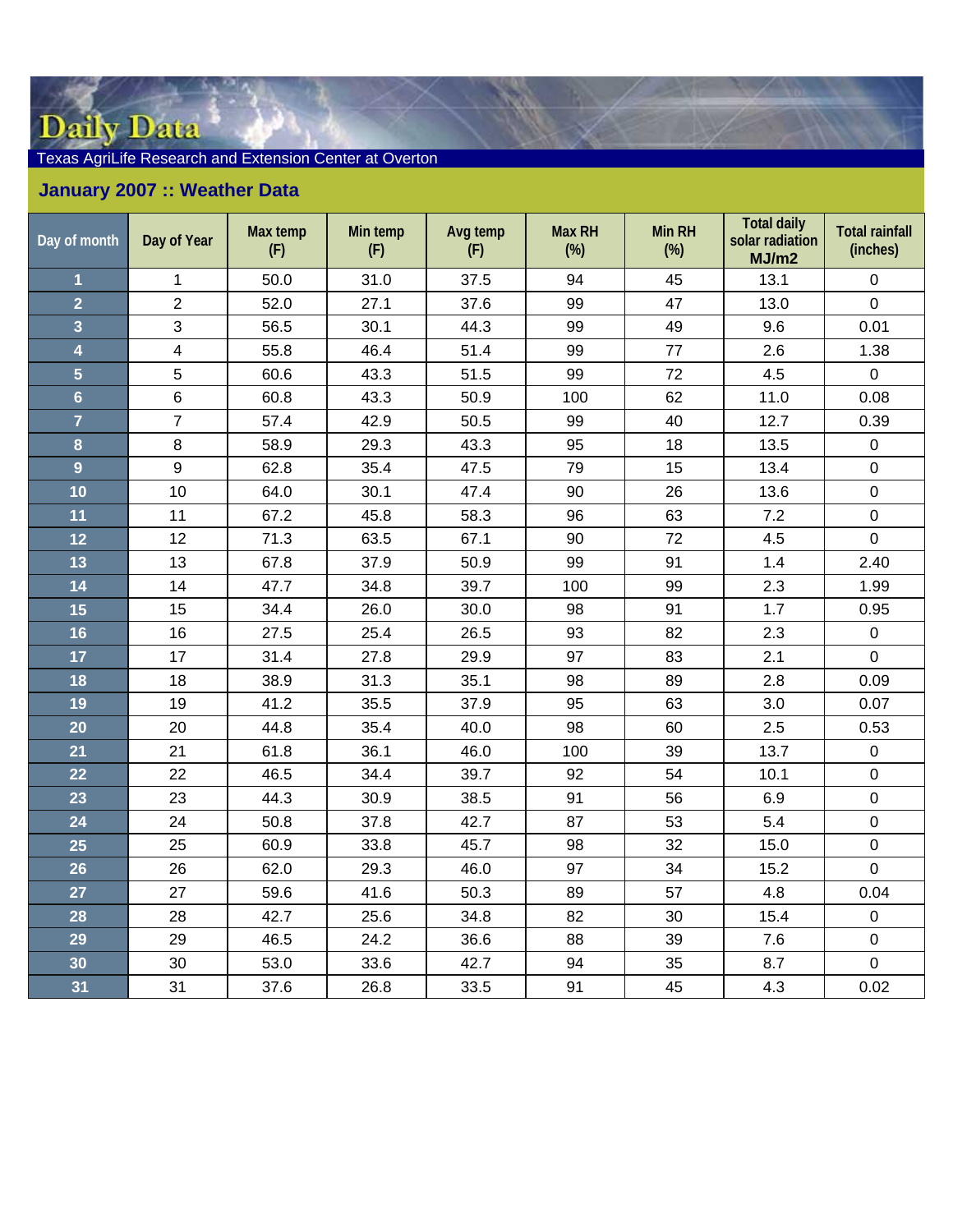| February 2007 :: Weather Data |             |                 |                 |                 |                         |                      |                                                |                                   |  |  |
|-------------------------------|-------------|-----------------|-----------------|-----------------|-------------------------|----------------------|------------------------------------------------|-----------------------------------|--|--|
| Day of month                  | Day of Year | Max temp<br>(F) | Min temp<br>(F) | Avg temp<br>(F) | <b>Max RH</b><br>$(\%)$ | <b>Min RH</b><br>(%) | <b>Total daily</b><br>solar radiation<br>MJ/m2 | <b>Total rainfall</b><br>(inches) |  |  |
| $\mathbf 1$                   | 32          | 38.9            | 34.7            | 36.4            | 99                      | 91                   | 2.3                                            | 0.41                              |  |  |
| $\overline{2}$                | 33          | 42.8            | 26.3            | 34.3            | 97                      | 45                   | 9.0                                            | 0                                 |  |  |
| 3                             | 34          | 52.4            | 21.0            | 36.6            | 99                      | 28                   | 15.6                                           | 0                                 |  |  |
| 4                             | 35          | 64.0            | 36.2            | 46.8            | 87                      | 31                   | 16.2                                           | $\pmb{0}$                         |  |  |
| $\overline{\mathbf{5}}$       | 36          | 65.4            | 31.3            | 48.0            | 99                      | 41                   | 15.4                                           | $\mathbf 0$                       |  |  |
| $6\phantom{a}$                | 37          | 68.1            | 42.1            | 54.9            | 86                      | 30                   | 16.4                                           | $\mathbf 0$                       |  |  |
| $\overline{7}$                | 38          | 66.3            | 50.9            | 57.6            | 99                      | 66                   | 10.1                                           | 0                                 |  |  |
| 8                             | 39          | 52.7            | 37.7            | 44.7            | 99                      | 96                   | 2.2                                            | 0.04                              |  |  |
| $\overline{9}$                | 40          | 40.6            | 36.7            | 38.4            | 100                     | 78                   | 3.7                                            | 0.01                              |  |  |
| 10                            | 41          | 45.2            | 30.8            | 37.4            | 95                      | 58                   | 7.7                                            | $\mathsf 0$                       |  |  |
| 11                            | 42          | 52.6            | 30.7            | 43.6            | 96                      | 54                   | 6.2                                            | 0                                 |  |  |
| 12                            | 43          | 60.5            | 50.3            | 56.2            | 99                      | 71                   | 1.9                                            | 0.84                              |  |  |
| 13                            | 44          | 57.7            | 34.2            | 45.0            | 96                      | 68                   | 2.8                                            | $\pmb{0}$                         |  |  |
| 14                            | 45          | 35.0            | 30.4            | 32.8            | 74                      | 62                   | 4.6                                            | $\mathbf 0$                       |  |  |
| 15                            | 46          | 33.1            | 24.7            | 29.5            | 82                      | 58                   | 5.2                                            | $\pmb{0}$                         |  |  |
| 16                            | 47          | 44.7            | 15.4            | 30.9            | 94                      | 33                   | 18.5                                           | $\mathbf 0$                       |  |  |
| 17                            | 48          | 55.2            | 35.1            | 44.85           | 75                      | 24                   | 18.2                                           | $\pmb{0}$                         |  |  |
| 18                            | 49          | 59.0            | 28.4            | 44.6            | 82                      | 24                   | 18.5                                           | $\mathbf 0$                       |  |  |
| 19                            | 50          | 65.8            | 38.6            | 53.6            | 87                      | 50                   | 13.8                                           | 0                                 |  |  |
| 20                            | 51          | 65.1            | 58.2            | 62.1            | 98                      | 83                   | 3.2                                            | 0                                 |  |  |
| 21                            | 52          | 78.2            | 49.4            | 63.8            | 98                      | 14                   | 18.9                                           | $\mathbf 0$                       |  |  |
| 22                            | 53          | 79.1            | 42.7            | 61.5            | 95                      | 22                   | 18.1                                           | 0                                 |  |  |
| 23                            | 54          | 71.9            | 53.3            | 63.8            | 76                      | 48                   | 14.3                                           | 0                                 |  |  |
| 24                            | 55          | 72.1            | 56.2            | 66.0            | 97                      | 10                   | 9.8                                            | 0.76                              |  |  |
| 25                            | 56          | 63.5            | 41.1            | 51.1            | 67                      | 20                   | 20.0                                           | 0                                 |  |  |
| 26                            | 57          | 77.1            | 39.5            | 58.5            | 61                      | 15                   | 19.6                                           | $\mathbf 0$                       |  |  |
| 27                            | 58          | 78.6            | 42.8            | 61.3            | 82                      | 23                   | 19.5                                           | $\mathbf 0$                       |  |  |
| 28                            | 59          | 73.4            | 55.2            | 66.3            | 93                      | 17                   | 7.0                                            | 0.10                              |  |  |
|                               |             |                 |                 |                 |                         |                      |                                                |                                   |  |  |
|                               |             |                 |                 |                 |                         |                      |                                                |                                   |  |  |
|                               |             |                 |                 |                 |                         |                      |                                                |                                   |  |  |
|                               |             |                 |                 |                 |                         |                      |                                                |                                   |  |  |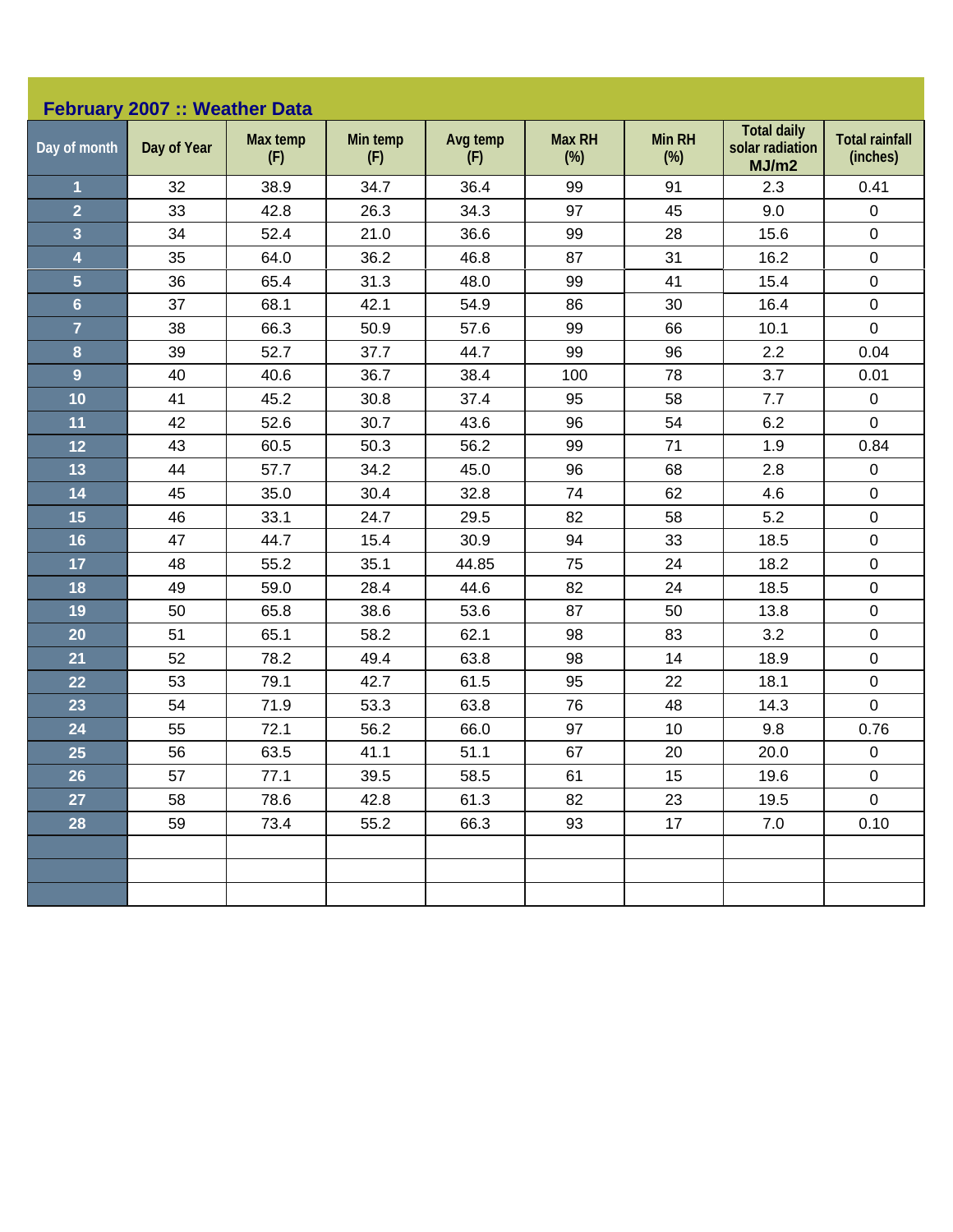## **March 2007 :: Weather Data**

| Day of month            | Day of Year | Max temp<br>(F) | Min temp<br>(F) | Avg temp<br>(F) | <b>Max RH</b><br>$(\%)$ | Min RH<br>$(\%)$ | <b>Total daily</b><br>solar radiation<br>MJ/m2 | <b>Total rainfall</b><br>(inches) |
|-------------------------|-------------|-----------------|-----------------|-----------------|-------------------------|------------------|------------------------------------------------|-----------------------------------|
| 1                       | 60          | 69.2            | 41.6            | 60.0            | 89                      | 27               | 16.9                                           | 0.19                              |
| $\overline{2}$          | 61          | 63.6            | 35.9            | 48.9            | 82                      | 17               | 18.0                                           | $\mathsf 0$                       |
| $\overline{\mathbf{3}}$ | 62          | 54.8            | 33.2            | 44.8            | 71                      | 25               | 20.4                                           | $\mathbf 0$                       |
| $\overline{\mathbf{4}}$ | 63          | 54.5            | 29.9            | 41.0            | 67                      | 17               | 22.1                                           | $\mathsf 0$                       |
| $\overline{5}$          | 64          | 67.0            | 30.9            | 49.5            | 88                      | 15               | 21.4                                           | $\pmb{0}$                         |
| $6\phantom{a}$          | 65          | 69.4            | 38.6            | 54.6            | 65                      | 20               | 18.9                                           | $\mathbf 0$                       |
| $\overline{7}$          | 66          | 72.4            | 39.4            | 56.6            | 98                      | 28               | 20.5                                           | $\pmb{0}$                         |
| 8                       | 67          | 75.3            | 49.8            | 61.3            | 95                      | 30               | 19.7                                           | $\pmb{0}$                         |
| $\overline{9}$          | 68          | 75.8            | 51.3            | 62.9            | 92                      | 36               | 18.2                                           | $\mathbf 0$                       |
| 10                      | 69          | 81.3            | 56.7            | 67.8            | 100                     | 34               | 19.5                                           | $\pmb{0}$                         |
| 11                      | 70          | 78.6            | 55.7            | 67.5            | 97                      | 39               | 16.0                                           | $\mathbf 0$                       |
| 12                      | 71          | 68.0            | 60.9            | 63.9            | 98                      | 87               | 3.0                                            | 0.17                              |
| 13                      | 72          | 75.0            | 59.3            | 64.3            | 100                     | 61               | 10.1                                           | 0.29                              |
| 14                      | 73          | 70.3            | 55.4            | 61.3            | 100                     | 68               | 10.1                                           | 0.03                              |
| 15                      | 74          | 77.7            | 52.3            | 64.0            | 100                     | 45               | 19.6                                           | $\mathsf 0$                       |
| 16                      | 75          | 67.7            | 45.6            | 59.5            | 86                      | 30               | 17.4                                           | $\mathbf 0$                       |
| 17                      | 76          | 70.3            | 36.1            | 54.9            | 98                      | 29               | 21.1                                           | $\mathbf 0$                       |
| 18                      | 77          | 73.1            | 54.9            | 63.8            | 81                      | 55               | 15.6                                           | $\pmb{0}$                         |
| 19                      | 78          | 75.1            | 62.3            | 67.3            | 88                      | 50               | 10.9                                           | $\pmb{0}$                         |
| 20                      | 79          | 77.5            | 58.3            | 67.7            | 99                      | 45               | 16.9                                           | $\pmb{0}$                         |
| 21                      | 80          | 78.1            | 63.3            | 70.0            | 91                      | 54               | 10.2                                           | $\mathsf 0$                       |
| 22                      | 81          | 78.3            | 58.2            | 67.5            | 99                      | 50               | 13.3                                           | $\pmb{0}$                         |
| 23                      | 82          | 77.1            | 61.1            | 68.8            | 98                      | 54               | 12.3                                           | $\pmb{0}$                         |
| 24                      | 83          | 79.5            | 59.2            | 69.9            | 98                      | 57               | 13.7                                           | $\pmb{0}$                         |
| 25                      | 84          | 76.8            | 64.4            | 69.8            | 99                      | 63               | 9.6                                            | $\pmb{0}$                         |
| 26                      | 85          | 76.4            | 63.4            | 69.5            | 96                      | 50               | 13.0                                           | $\pmb{0}$                         |
| 27                      | 86          | 79.9            | 58.6            | 68.1            | 100                     | 56               | 14.9                                           | 1.04                              |
| 28                      | 87          | 81.7            | 66.7            | 72.7            | 93                      | 52               | 16.2                                           | $\mathsf 0$                       |
| 29                      | 88          | 81.2            | 66.0            | 72.6            | 96                      | 49               | 17.0                                           | $\mathsf 0$                       |
| 30                      | 89          | 71.0            | 63.1            | 68.8            | 100                     | 69               | 7.7                                            | $\mathbf 0$                       |
| 31                      | 90          | 71.4            | 54.4            | 64.4            | 99                      | 48               | 16.0                                           | 0.61                              |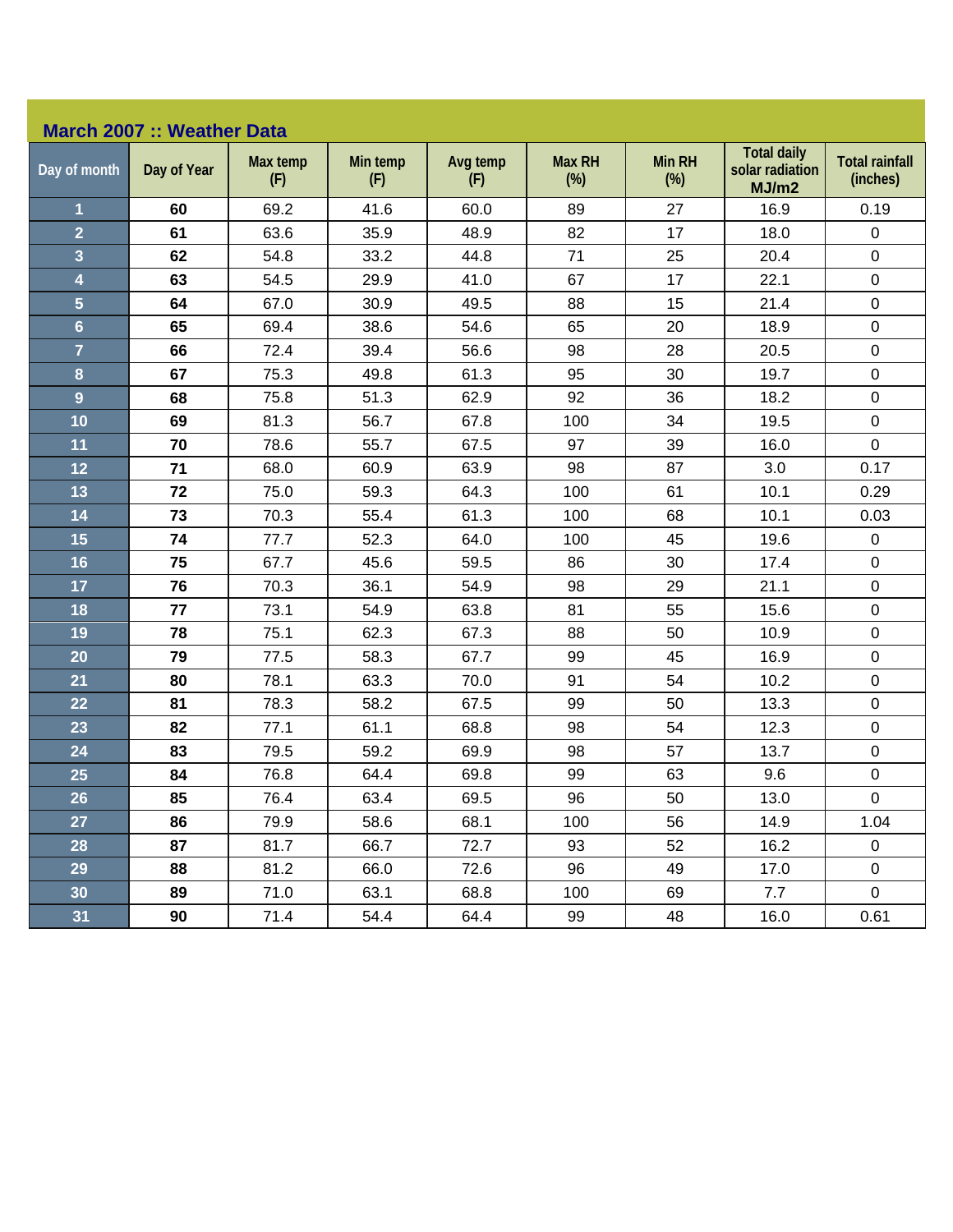| <b>Total daily</b><br>Max temp<br>Avg temp<br><b>Max RH</b><br><b>Min RH</b><br>Min temp<br>solar radiation<br>Day of month<br>Day of Year<br>(F)<br>(F)<br>$(\%)$<br>$(\%)$<br>(F)<br>MJ/m2<br>91<br>79.7<br>63.7<br>100<br>$\mathbf 0$<br>1<br>47.2<br>29<br>24.6<br>$\overline{2}$<br>82.3<br>56.0<br>69.0<br>99<br>54<br>19.1<br>92<br>3<br>67<br>14.7<br>93<br>79.9<br>67.1<br>72.1<br>98<br>4<br>94<br>68.2<br>53.4<br>62.3<br>98<br>31<br>17.3<br>5<br>95<br>64.3<br>40.9<br>53.5<br>93<br>27<br>24.2<br>52.2<br>$6\phantom{a}$<br>96<br>57.5<br>44.4<br>62<br>47<br>18.6<br>$\mathsf 0$<br>$\overline{7}$<br>96<br>40<br>9.4<br>97<br>43.5<br>33.0<br>40.2<br>$\pmb{0}$<br>26<br>8<br>98<br>50.3<br>36.8<br>44.0<br>92<br>15.5<br>$\pmb{0}$<br>$\mathbf 0$<br>9<br>59.2<br>42.9<br>43<br>99<br>50.5<br>73<br>14.3<br>10<br>98<br>71.7<br>48.8<br>59.3<br>69<br>8.4<br>100<br>11<br>87<br>23<br>101<br>73.3<br>49.5<br>64.6<br>25.9<br>$\pmb{0}$<br>102<br>75.7<br>41.2<br>60.4<br>90<br>18<br>25.4<br>12<br>13<br>103<br>72.3<br>55.3<br>63.9<br>99<br>48<br>6.9<br>14<br>50.7<br>72<br>4.3<br>104<br>62.9<br>40.1<br>98<br>15<br>30<br>26.3<br>105<br>67.0<br>38.5<br>52.1<br>97<br>16<br>72.9<br>58.0<br>93<br>29<br>25.0<br>106<br>40.6<br>17<br>107<br>70.0<br>51.1<br>60.1<br>98<br>57<br>10.5<br>9.1<br>18<br>58.4<br>100<br>70<br>108<br>66.4<br>52.9<br>109<br>63.1<br>100<br>45<br>24.8<br>19<br>77.8<br>47.9<br>$\pmb{0}$<br>20<br>110<br>79.3<br>67.4<br>93<br>38<br>56.5<br>22.8<br>21<br>111<br>81.7<br>50.9<br>68.3<br>95<br>37<br>26.0<br>112<br>69.6<br>94<br>55<br>16.3<br>22<br>77.1<br>60.8<br>23<br>113<br>64.1<br>70.6<br>96<br>64<br>13.2<br>77.5<br>$\pmb{0}$<br>24<br>91<br>67<br>114<br>76.4<br>70.3<br>72.7<br>7.2 | <b>April 2007 :: Weather Data</b> |     |      |      |      |    |    |      |                                   |  |  |
|------------------------------------------------------------------------------------------------------------------------------------------------------------------------------------------------------------------------------------------------------------------------------------------------------------------------------------------------------------------------------------------------------------------------------------------------------------------------------------------------------------------------------------------------------------------------------------------------------------------------------------------------------------------------------------------------------------------------------------------------------------------------------------------------------------------------------------------------------------------------------------------------------------------------------------------------------------------------------------------------------------------------------------------------------------------------------------------------------------------------------------------------------------------------------------------------------------------------------------------------------------------------------------------------------------------------------------------------------------------------------------------------------------------------------------------------------------------------------------------------------------------------------------------------------------------------------------------------------------------------------------------------------------------------------------------------------------------------------------------------------|-----------------------------------|-----|------|------|------|----|----|------|-----------------------------------|--|--|
|                                                                                                                                                                                                                                                                                                                                                                                                                                                                                                                                                                                                                                                                                                                                                                                                                                                                                                                                                                                                                                                                                                                                                                                                                                                                                                                                                                                                                                                                                                                                                                                                                                                                                                                                                      |                                   |     |      |      |      |    |    |      | <b>Total rainfall</b><br>(inches) |  |  |
|                                                                                                                                                                                                                                                                                                                                                                                                                                                                                                                                                                                                                                                                                                                                                                                                                                                                                                                                                                                                                                                                                                                                                                                                                                                                                                                                                                                                                                                                                                                                                                                                                                                                                                                                                      |                                   |     |      |      |      |    |    |      |                                   |  |  |
|                                                                                                                                                                                                                                                                                                                                                                                                                                                                                                                                                                                                                                                                                                                                                                                                                                                                                                                                                                                                                                                                                                                                                                                                                                                                                                                                                                                                                                                                                                                                                                                                                                                                                                                                                      |                                   |     |      |      |      |    |    |      | 0.39                              |  |  |
|                                                                                                                                                                                                                                                                                                                                                                                                                                                                                                                                                                                                                                                                                                                                                                                                                                                                                                                                                                                                                                                                                                                                                                                                                                                                                                                                                                                                                                                                                                                                                                                                                                                                                                                                                      |                                   |     |      |      |      |    |    |      | 0                                 |  |  |
|                                                                                                                                                                                                                                                                                                                                                                                                                                                                                                                                                                                                                                                                                                                                                                                                                                                                                                                                                                                                                                                                                                                                                                                                                                                                                                                                                                                                                                                                                                                                                                                                                                                                                                                                                      |                                   |     |      |      |      |    |    |      | 0.03                              |  |  |
|                                                                                                                                                                                                                                                                                                                                                                                                                                                                                                                                                                                                                                                                                                                                                                                                                                                                                                                                                                                                                                                                                                                                                                                                                                                                                                                                                                                                                                                                                                                                                                                                                                                                                                                                                      |                                   |     |      |      |      |    |    |      | $\mathbf 0$                       |  |  |
|                                                                                                                                                                                                                                                                                                                                                                                                                                                                                                                                                                                                                                                                                                                                                                                                                                                                                                                                                                                                                                                                                                                                                                                                                                                                                                                                                                                                                                                                                                                                                                                                                                                                                                                                                      |                                   |     |      |      |      |    |    |      |                                   |  |  |
|                                                                                                                                                                                                                                                                                                                                                                                                                                                                                                                                                                                                                                                                                                                                                                                                                                                                                                                                                                                                                                                                                                                                                                                                                                                                                                                                                                                                                                                                                                                                                                                                                                                                                                                                                      |                                   |     |      |      |      |    |    |      |                                   |  |  |
|                                                                                                                                                                                                                                                                                                                                                                                                                                                                                                                                                                                                                                                                                                                                                                                                                                                                                                                                                                                                                                                                                                                                                                                                                                                                                                                                                                                                                                                                                                                                                                                                                                                                                                                                                      |                                   |     |      |      |      |    |    |      |                                   |  |  |
|                                                                                                                                                                                                                                                                                                                                                                                                                                                                                                                                                                                                                                                                                                                                                                                                                                                                                                                                                                                                                                                                                                                                                                                                                                                                                                                                                                                                                                                                                                                                                                                                                                                                                                                                                      |                                   |     |      |      |      |    |    |      |                                   |  |  |
|                                                                                                                                                                                                                                                                                                                                                                                                                                                                                                                                                                                                                                                                                                                                                                                                                                                                                                                                                                                                                                                                                                                                                                                                                                                                                                                                                                                                                                                                                                                                                                                                                                                                                                                                                      |                                   |     |      |      |      |    |    |      | 0.09                              |  |  |
|                                                                                                                                                                                                                                                                                                                                                                                                                                                                                                                                                                                                                                                                                                                                                                                                                                                                                                                                                                                                                                                                                                                                                                                                                                                                                                                                                                                                                                                                                                                                                                                                                                                                                                                                                      |                                   |     |      |      |      |    |    |      |                                   |  |  |
|                                                                                                                                                                                                                                                                                                                                                                                                                                                                                                                                                                                                                                                                                                                                                                                                                                                                                                                                                                                                                                                                                                                                                                                                                                                                                                                                                                                                                                                                                                                                                                                                                                                                                                                                                      |                                   |     |      |      |      |    |    |      | $\mathbf 0$                       |  |  |
|                                                                                                                                                                                                                                                                                                                                                                                                                                                                                                                                                                                                                                                                                                                                                                                                                                                                                                                                                                                                                                                                                                                                                                                                                                                                                                                                                                                                                                                                                                                                                                                                                                                                                                                                                      |                                   |     |      |      |      |    |    |      | 0.34                              |  |  |
|                                                                                                                                                                                                                                                                                                                                                                                                                                                                                                                                                                                                                                                                                                                                                                                                                                                                                                                                                                                                                                                                                                                                                                                                                                                                                                                                                                                                                                                                                                                                                                                                                                                                                                                                                      |                                   |     |      |      |      |    |    |      | 0.07                              |  |  |
|                                                                                                                                                                                                                                                                                                                                                                                                                                                                                                                                                                                                                                                                                                                                                                                                                                                                                                                                                                                                                                                                                                                                                                                                                                                                                                                                                                                                                                                                                                                                                                                                                                                                                                                                                      |                                   |     |      |      |      |    |    |      | $\pmb{0}$                         |  |  |
|                                                                                                                                                                                                                                                                                                                                                                                                                                                                                                                                                                                                                                                                                                                                                                                                                                                                                                                                                                                                                                                                                                                                                                                                                                                                                                                                                                                                                                                                                                                                                                                                                                                                                                                                                      |                                   |     |      |      |      |    |    |      | $\mathbf 0$                       |  |  |
|                                                                                                                                                                                                                                                                                                                                                                                                                                                                                                                                                                                                                                                                                                                                                                                                                                                                                                                                                                                                                                                                                                                                                                                                                                                                                                                                                                                                                                                                                                                                                                                                                                                                                                                                                      |                                   |     |      |      |      |    |    |      | 0.07                              |  |  |
|                                                                                                                                                                                                                                                                                                                                                                                                                                                                                                                                                                                                                                                                                                                                                                                                                                                                                                                                                                                                                                                                                                                                                                                                                                                                                                                                                                                                                                                                                                                                                                                                                                                                                                                                                      |                                   |     |      |      |      |    |    |      | $\pmb{0}$                         |  |  |
|                                                                                                                                                                                                                                                                                                                                                                                                                                                                                                                                                                                                                                                                                                                                                                                                                                                                                                                                                                                                                                                                                                                                                                                                                                                                                                                                                                                                                                                                                                                                                                                                                                                                                                                                                      |                                   |     |      |      |      |    |    |      | $\mathbf 0$                       |  |  |
|                                                                                                                                                                                                                                                                                                                                                                                                                                                                                                                                                                                                                                                                                                                                                                                                                                                                                                                                                                                                                                                                                                                                                                                                                                                                                                                                                                                                                                                                                                                                                                                                                                                                                                                                                      |                                   |     |      |      |      |    |    |      |                                   |  |  |
|                                                                                                                                                                                                                                                                                                                                                                                                                                                                                                                                                                                                                                                                                                                                                                                                                                                                                                                                                                                                                                                                                                                                                                                                                                                                                                                                                                                                                                                                                                                                                                                                                                                                                                                                                      |                                   |     |      |      |      |    |    |      | $\mathsf 0$                       |  |  |
|                                                                                                                                                                                                                                                                                                                                                                                                                                                                                                                                                                                                                                                                                                                                                                                                                                                                                                                                                                                                                                                                                                                                                                                                                                                                                                                                                                                                                                                                                                                                                                                                                                                                                                                                                      |                                   |     |      |      |      |    |    |      | $\pmb{0}$                         |  |  |
|                                                                                                                                                                                                                                                                                                                                                                                                                                                                                                                                                                                                                                                                                                                                                                                                                                                                                                                                                                                                                                                                                                                                                                                                                                                                                                                                                                                                                                                                                                                                                                                                                                                                                                                                                      |                                   |     |      |      |      |    |    |      | $\mathsf 0$                       |  |  |
|                                                                                                                                                                                                                                                                                                                                                                                                                                                                                                                                                                                                                                                                                                                                                                                                                                                                                                                                                                                                                                                                                                                                                                                                                                                                                                                                                                                                                                                                                                                                                                                                                                                                                                                                                      |                                   |     |      |      |      |    |    |      |                                   |  |  |
|                                                                                                                                                                                                                                                                                                                                                                                                                                                                                                                                                                                                                                                                                                                                                                                                                                                                                                                                                                                                                                                                                                                                                                                                                                                                                                                                                                                                                                                                                                                                                                                                                                                                                                                                                      | 25                                | 115 | 75.9 | 57.4 | 66.3 | 99 | 48 | 18.2 | 2.00                              |  |  |
| 26<br>45<br>116<br>71.9<br>51.1<br>96<br>$\pmb{0}$<br>60.7<br>27.1                                                                                                                                                                                                                                                                                                                                                                                                                                                                                                                                                                                                                                                                                                                                                                                                                                                                                                                                                                                                                                                                                                                                                                                                                                                                                                                                                                                                                                                                                                                                                                                                                                                                                   |                                   |     |      |      |      |    |    |      |                                   |  |  |
| 27<br>117<br>48.9<br>63.7<br>35<br>25.1<br>78.0<br>100                                                                                                                                                                                                                                                                                                                                                                                                                                                                                                                                                                                                                                                                                                                                                                                                                                                                                                                                                                                                                                                                                                                                                                                                                                                                                                                                                                                                                                                                                                                                                                                                                                                                                               |                                   |     |      |      |      |    |    |      | $\mathbf 0$                       |  |  |
| 95<br>47<br>28<br>118<br>82.3<br>60.0<br>22.3<br>70.0                                                                                                                                                                                                                                                                                                                                                                                                                                                                                                                                                                                                                                                                                                                                                                                                                                                                                                                                                                                                                                                                                                                                                                                                                                                                                                                                                                                                                                                                                                                                                                                                                                                                                                |                                   |     |      |      |      |    |    |      | $\mathsf 0$                       |  |  |
| 56.5<br>71.1<br>33<br>23.5<br>29<br>119<br>84.2<br>100                                                                                                                                                                                                                                                                                                                                                                                                                                                                                                                                                                                                                                                                                                                                                                                                                                                                                                                                                                                                                                                                                                                                                                                                                                                                                                                                                                                                                                                                                                                                                                                                                                                                                               |                                   |     |      |      |      |    |    |      | $\mathbf 0$                       |  |  |
| 30 <sub>o</sub><br>64.2<br>71.9<br>95<br>56<br>120<br>83.9<br>21.1                                                                                                                                                                                                                                                                                                                                                                                                                                                                                                                                                                                                                                                                                                                                                                                                                                                                                                                                                                                                                                                                                                                                                                                                                                                                                                                                                                                                                                                                                                                                                                                                                                                                                   |                                   |     |      |      |      |    |    |      | 0.03                              |  |  |
|                                                                                                                                                                                                                                                                                                                                                                                                                                                                                                                                                                                                                                                                                                                                                                                                                                                                                                                                                                                                                                                                                                                                                                                                                                                                                                                                                                                                                                                                                                                                                                                                                                                                                                                                                      |                                   |     |      |      |      |    |    |      |                                   |  |  |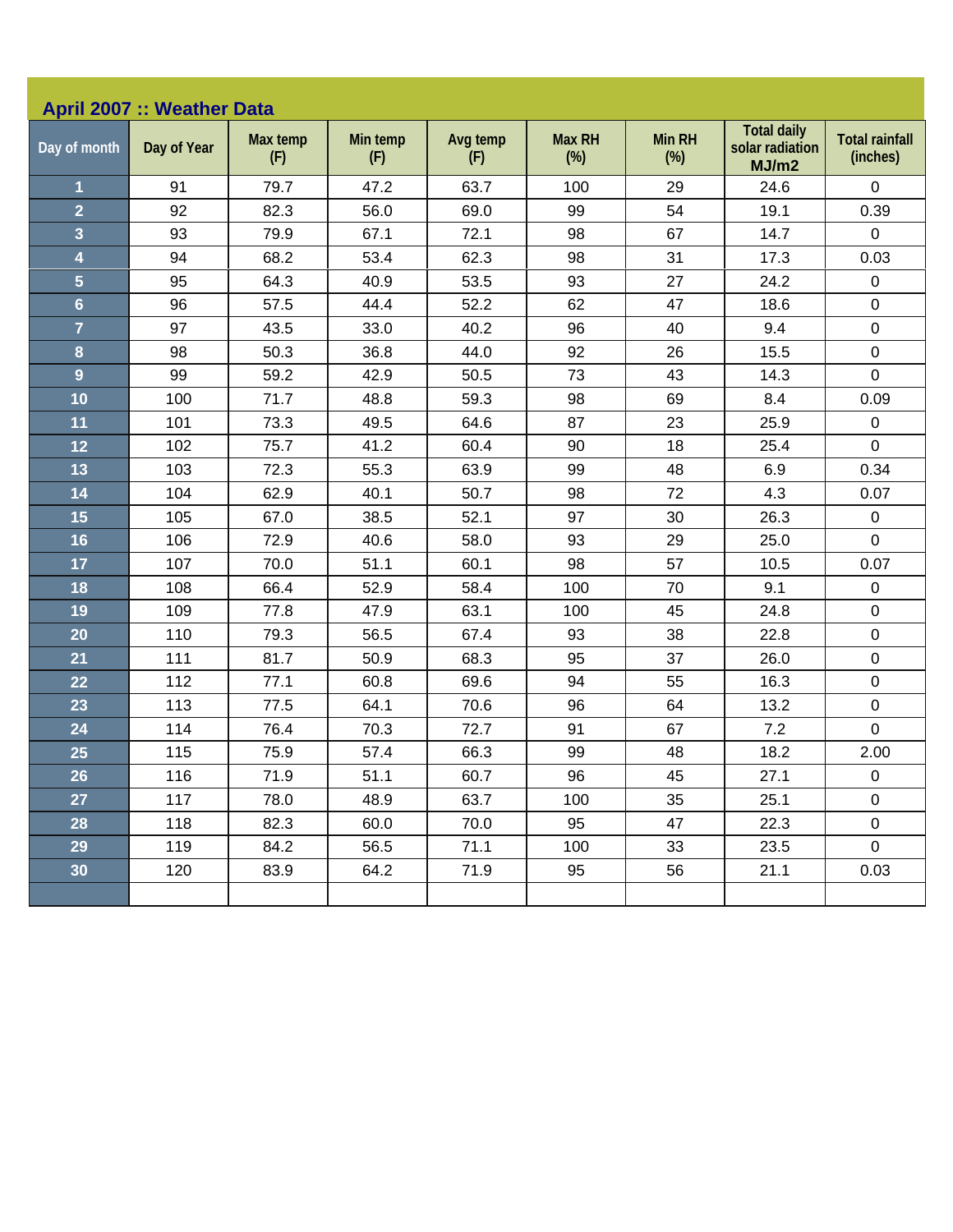| May 2007 :: Weather Data |             |                 |                 |                 |                         |                         |                                                |                                   |  |  |
|--------------------------|-------------|-----------------|-----------------|-----------------|-------------------------|-------------------------|------------------------------------------------|-----------------------------------|--|--|
| Day of month             | Day of Year | Max temp<br>(F) | Min temp<br>(F) | Avg temp<br>(F) | <b>Max RH</b><br>$(\%)$ | <b>Min RH</b><br>$(\%)$ | <b>Total daily</b><br>solar radiation<br>MJ/m2 | <b>Total rainfall</b><br>(inches) |  |  |
| 1                        | 121         | 72.1            | 63.5            | 65.9            | 99                      | 85                      | 5.7                                            | 0.49                              |  |  |
| $\overline{2}$           | 122         | 77.0            | 62.6            | 69.6            | 99                      | 76                      | 9.3                                            | 0.30                              |  |  |
| 3                        | 123         | 68.0            | 61.9            | 63.6            | 100                     | 86                      | 4.5                                            | 1.25                              |  |  |
| 4                        | 124         | 85.3            | 63.5            | 73.5            | 100                     | 62                      | 16.8                                           | $\pmb{0}$                         |  |  |
| 5                        | 125         | 84.8            | 71.4            | 77.8            | 95                      | 61                      | 16.6                                           | $\pmb{0}$                         |  |  |
| $6\phantom{a}$           | 126         | 87.7            | 73.7            | 79.5            | 89                      | 51                      | 23.7                                           | $\mathbf 0$                       |  |  |
| $\overline{7}$           | 127         | 86.2            | 71.8            | 78.1            | 96                      | 57                      | 21.6                                           | $\boldsymbol{0}$                  |  |  |
| 8                        | 128         | 84.4            | 66.4            | 74.8            | 98                      | 55                      | 19.4                                           | $\boldsymbol{0}$                  |  |  |
| $\overline{9}$           | 129         | 82.5            | 64.7            | 69.7            | 99                      | 64                      | 11.4                                           | 0.42                              |  |  |
| 10                       | 130         | 80.4            | 64.0            | 70.1            | 100                     | 43                      | 16.1                                           | 0.06                              |  |  |
| 11                       | 131         | 80.9            | 62.4            | 70.4            | 100                     | 50                      | 17.7                                           | $\mathbf 0$                       |  |  |
| 12                       | 132         | 85.4            | 61.6            | 71.9            | 100                     | 42                      | 22.5                                           | 1.91                              |  |  |
| 13                       | 133         | 85.4            | 62.7            | 73.9            | 100                     | 47                      | 23.7                                           | $\boldsymbol{0}$                  |  |  |
| 14                       | 134         | 87.8            | 65.2            | 75.9            | 99                      | 42                      | 22.9                                           | $\mathbf 0$                       |  |  |
| 15                       | 135         | 86.8            | 66.1            | 76.3            | 98                      | 47                      | 25.2                                           | 0.01                              |  |  |
| 16                       | 136         | 73.9            | 57.5            | 66.8            | 98                      | 48                      | 17.1                                           | 0.03                              |  |  |
| 17                       | 137         | 76.3            | 51.7            | 64.4            | 100                     | 33                      | 27.3                                           | $\pmb{0}$                         |  |  |
| 18                       | 138         | 75.8            | 53.4            | 64.8            | 95                      | 36                      | 26.7                                           | $\pmb{0}$                         |  |  |
| 19                       | 139         | 75.8            | 50.4            | 64.2            | 98                      | 35                      | 26.2                                           | $\boldsymbol{0}$                  |  |  |
| 20                       | 140         | 80.8            | 53.3            | 67.6            | 100                     | 40                      | 24.9                                           | 0                                 |  |  |
| 21                       | 141         | 77.7            | 60.8            | 68.6            | 96                      | 67                      | 11.1                                           | 0.29                              |  |  |
| 22                       | 142         | 70.2            | 65.2            | 67.6            | 98                      | 88                      | 5.9                                            | 0.60                              |  |  |
| 23                       | 143         | 85.8            | 64.1            | 73.6            | 100                     | 57                      | 19.6                                           | 0.07                              |  |  |
| 24                       | 144         | 82.8            | 67.6            | 73.6            | 98                      | 60                      | 17.2                                           | 0.05                              |  |  |
| 25                       | 145         | 81.8            | 66.0            | 72.4            | 99                      | 47                      | 18.5                                           | 0.03                              |  |  |
| 26                       | 146         | 79.9            | 67.7            | 72.4            | 93                      | 57                      | 16.2                                           | 0.01                              |  |  |
| 27                       | 147         | 79.9            | 67.3            | 71.6            | 98                      | 70                      | 16.4                                           | 0.22                              |  |  |
| 28                       | 148         | 80.0            | 66.8            | 72.2            | 100                     | 61                      | 15.8                                           | 0.01                              |  |  |
| 29                       | 149         | 79.4            | 66.2            | 69.7            | 99                      | 76                      | 11.5                                           | 0.55                              |  |  |
| 30                       | 150         | 78.9            | 64.2            | 69.0            | 100                     | 73                      | 9.9                                            | 0.57                              |  |  |
| 31                       | 151         | 85.9            | 64.2            | 74.7            | 100                     | 52                      | 23.2                                           | 0                                 |  |  |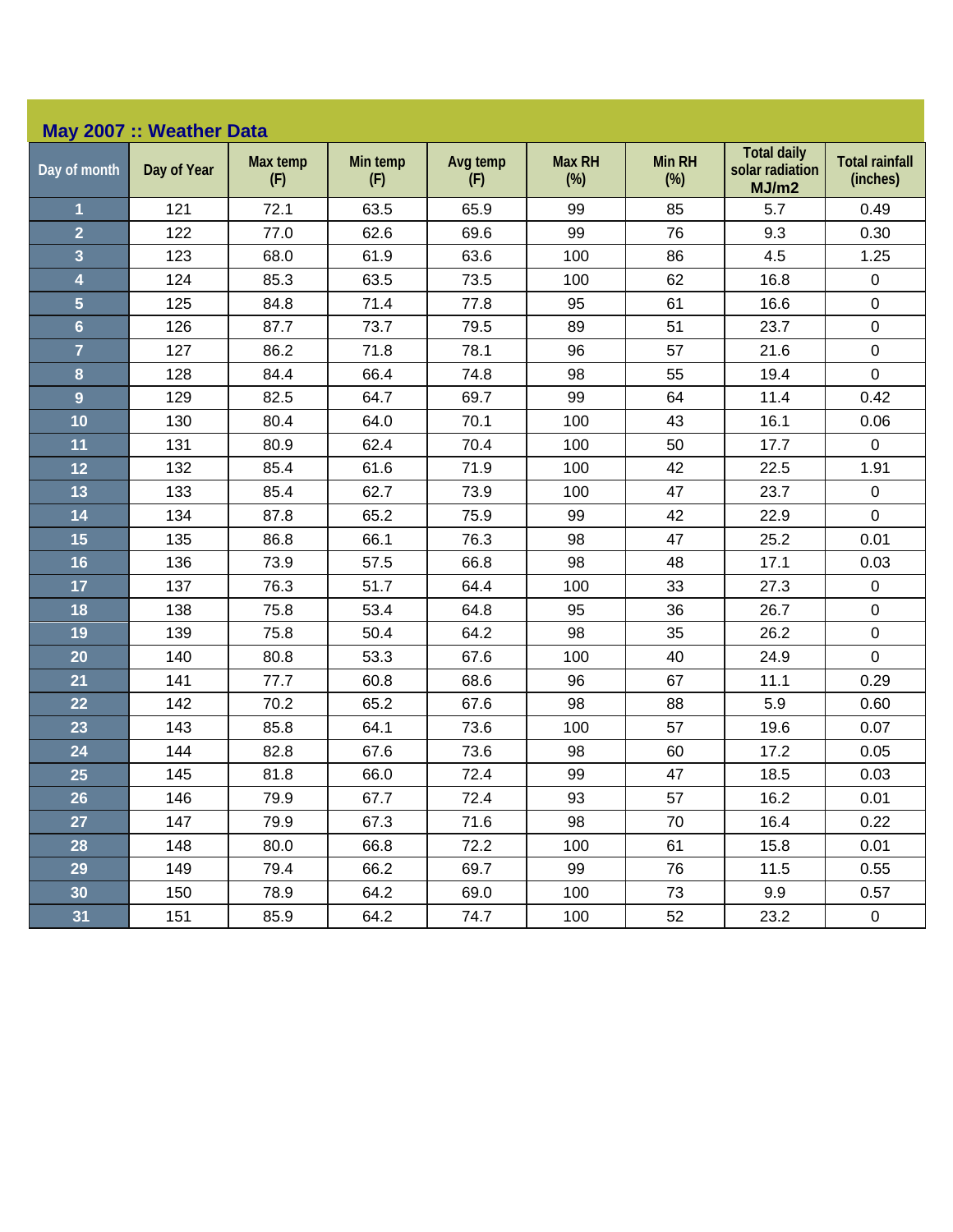| June 2007 :: Weather Data |             |                 |                 |                 |                         |                         |                                                |                                   |  |  |
|---------------------------|-------------|-----------------|-----------------|-----------------|-------------------------|-------------------------|------------------------------------------------|-----------------------------------|--|--|
| Day of month              | Day of Year | Max temp<br>(F) | Min temp<br>(F) | Avg temp<br>(F) | <b>Max RH</b><br>$(\%)$ | <b>Min RH</b><br>$(\%)$ | <b>Total daily</b><br>solar radiation<br>MJ/m2 | <b>Total rainfall</b><br>(inches) |  |  |
| 1                         | 152         | 83.7            | 70.1            | 76.3            | 96                      | 54                      | 21.8                                           | 0                                 |  |  |
| $\overline{2}$            | 153         | 84.4            | 66.3            | 75.6            | 94                      | 53                      | 22.7                                           | $\mathbf 0$                       |  |  |
| 3                         | 154         | 80.0            | 65.9            | 72.7            | 99                      | 62                      | 16.5                                           | 0.58                              |  |  |
| 4                         | 155         | 84.4            | 67.9            | 75.2            | 98                      | 41                      | 18.6                                           | 0.02                              |  |  |
| 5                         | 156         | 87.5            | 64.0            | 75.1            | 97                      | 36                      | 28.0                                           | $\mathbf 0$                       |  |  |
| $6\phantom{a}$            | 157         | 86.8            | 63.9            | 76.9            | 95                      | 51                      | 27.0                                           | $\mathsf 0$                       |  |  |
| $\overline{7}$            | 158         | 89.9            | 73.4            | 81.1            | 90                      | 60                      | 18.0                                           | $\pmb{0}$                         |  |  |
| 8                         | 159         | 88.6            | 72.3            | 80.1            | 91                      | 65                      | 19.3                                           | 0.18                              |  |  |
| 9                         | 160         | 90.5            | 71.5            | 79.0            | 98                      | 62                      | 17.5                                           | 0.09                              |  |  |
| 10                        | 161         | 90.3            | 70.6            | 80.0            | 99                      | 52                      | 24.1                                           | $\pmb{0}$                         |  |  |
| 11                        | 162         | 91.6            | 70.3            | 80.5            | 96                      | 45                      | 23.8                                           | 0                                 |  |  |
| 12                        | 163         | 92.0            | 72.9            | 80.1            | 98                      | 49                      | 20.3                                           | 0.02                              |  |  |
| 13                        | 164         | 89.6            | 71.0            | 76.9            | 99                      | 56                      | 18.0                                           | 0.07                              |  |  |
| 14                        | 165         | 88.8            | 69.5            | 77.0            | 99                      | 53                      | 22.1                                           | 0.68                              |  |  |
| 15                        | 166         | 78.3            | 68.9            | 71.9            | 98                      | 80                      | 8.9                                            | 0.48                              |  |  |
| 16                        | 167         | 76.0            | 67.9            | 70.7            | 100                     | 84                      | 6.5                                            | 0.69                              |  |  |
| 17                        | 168         | 82.2            | 67.0            | 74.3            | 100                     | 73                      | 14.2                                           | 0.33                              |  |  |
| 18                        | 169         | 89.8            | 72.8            | 80.8            | 98                      | 56                      | 23.9                                           | 0.15                              |  |  |
| 19                        | 170         | 93.0            | 75.6            | 83.3            | 97                      | 47                      | 24.7                                           | 0.01                              |  |  |
| 20                        | 171         | 89.3            | 70.5            | 78.4            | 98                      | 62                      | 18.2                                           | 0.01                              |  |  |
| 21                        | 172         | 86.2            | 67.8            | 74.9            | 99                      | 62                      | 17.7                                           | 0.02                              |  |  |
| 22                        | 173         | 87.2            | 69.0            | 77.2            | 99                      | 46                      | 18.0                                           | 0.02                              |  |  |
| 23                        | 174         | 85.9            | 69.6            | 77.1            | 97                      | 56                      | 16.7                                           | 0.24                              |  |  |
| 24                        | 175         | 84.9            | 67.3            | 74.6            | 93                      | 55                      | 17.0                                           | 0.04                              |  |  |
| 25                        | 176         | 84.3            | 70.6            | 74.9            | 98                      | 70                      | 11.3                                           | 0.13                              |  |  |
| 26                        | 177         | 87.0            | 71.3            | 76.2            | 98                      | 67                      | 12.7                                           | 0.85                              |  |  |
| 27                        | 178         | 87.3            | 70.7            | 79.1            | 99                      | 60                      | 14.4                                           | 1.57                              |  |  |
| 28                        | 179         | 88.5            | 72.8            | 79.8            | 97                      | 59                      | 25.2                                           | $\mathbf 0$                       |  |  |
| 29                        | 180         | 89.7            | 71.8            | 79.5            | 97                      | 51                      | 24.7                                           | $\mathbf 0$                       |  |  |
| 30 <sub>o</sub>           | 181         | 89.9            | 73.0            | 79.4            | 98                      | 56                      | 24.1                                           | 0.09                              |  |  |
|                           |             |                 |                 |                 |                         |                         |                                                |                                   |  |  |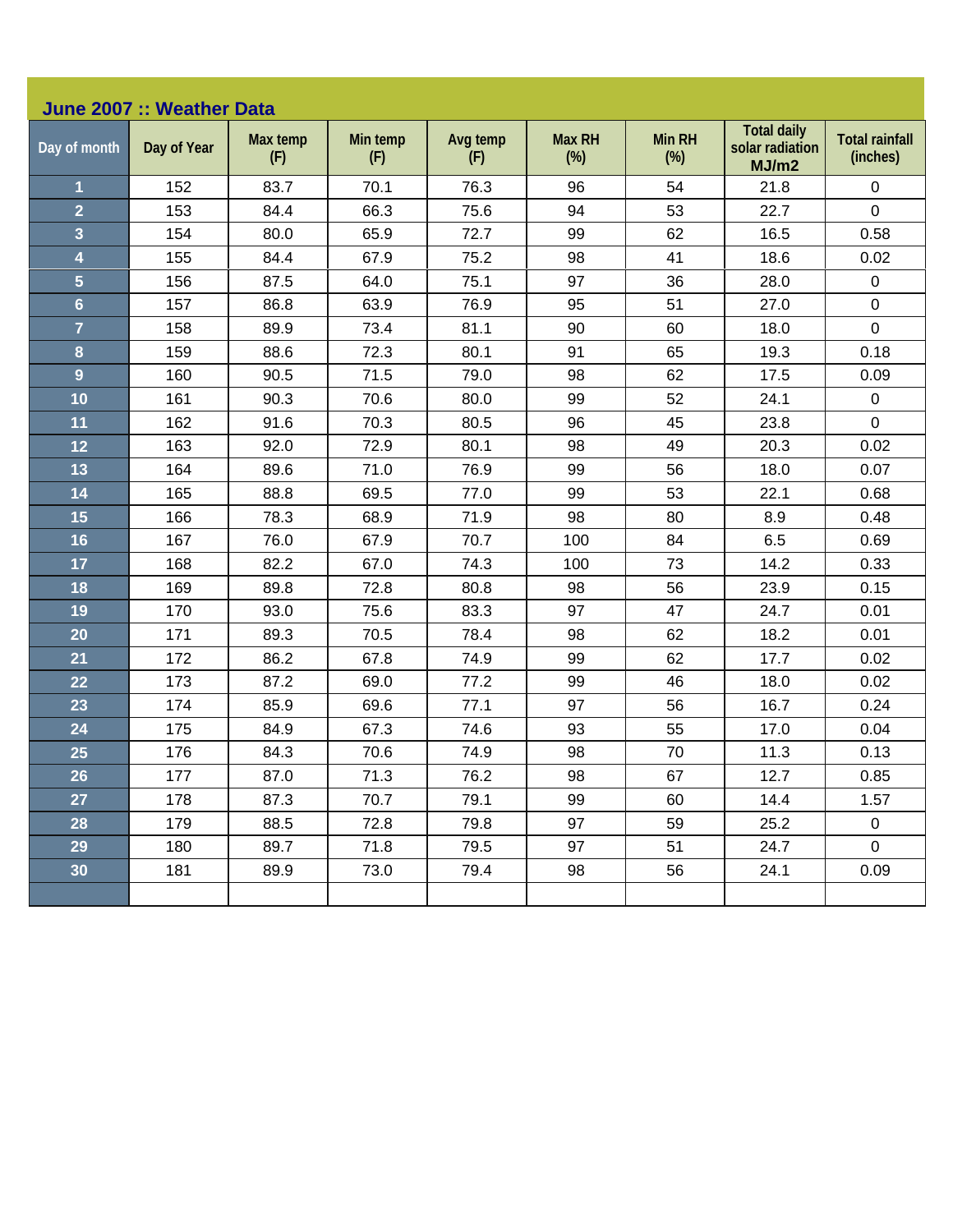|  |  | July 2007:: Weather Data |
|--|--|--------------------------|
|--|--|--------------------------|

| Day of month            | Day of Year | Max temp<br>(F) | Min temp<br>(F) | Avg temp<br>(F) | <b>Max RH</b><br>$(\%)$ | <b>Min RH</b><br>$(\%)$ | <b>Total daily</b><br>solar radiation<br>MJ/m2 | <b>Total rainfall</b><br>(inches) |
|-------------------------|-------------|-----------------|-----------------|-----------------|-------------------------|-------------------------|------------------------------------------------|-----------------------------------|
| 1                       | 182         | 86.4            | 72.6            | 76.5            | 98                      | 66                      | 14.3                                           | 0.09                              |
| $\overline{2}$          | 183         | 84.8            | 71.7            | 77.7            | 99                      | 62                      | 18.4                                           | 0.02                              |
| $\overline{\mathbf{3}}$ | 184         | 82.7            | 73.5            | 76.6            | 97                      | 72                      | 12.1                                           | 0.06                              |
| $\overline{\mathbf{4}}$ | 185         | 79.7            | 71.1            | 73.7            | 99                      | 79                      | 9.2                                            | 0.05                              |
| $\overline{5}$          | 186         | 78.0            | 70.9            | 74.5            | 99                      | 84                      | 7.5                                            | 1.48                              |
| $6\phantom{a}$          | 187         | 78.2            | 69.7            | 73.6            | 99                      | 76                      | 10.5                                           | 3.42                              |
| $\overline{7}$          | 188         | 89.0            | 67.9            | 78.3            | 99                      | 55                      | 24.4                                           | $\pmb{0}$                         |
| 8                       | 189         | 82.7            | 72.1            | 77.0            | 98                      | 70                      | 14.8                                           | $\pmb{0}$                         |
| 9                       | 190         | 89.2            | 75.7            | 81.6            | 96                      | 58                      | 20.9                                           | $\pmb{0}$                         |
| 10                      | 191         | 87.5            | 76.3            | 81.8            | 94                      | 61                      | 19.1                                           | $\mathbf 0$                       |
| 11                      | 192         | 91.1            | 75.6            | 81.9            | 95                      | 49                      | 25.4                                           | $\mathbf 0$                       |
| 12                      | 193         | 90.8            | 71.7            | 81.6            | 98                      | 50                      | 24.9                                           | $\pmb{0}$                         |
| 13                      | 194         | 86.8            | 71.0            | 77.3            | 99                      | 67                      | 13.2                                           | 0.29                              |
| 14                      | 195         | 81.5            | 70.5            | 74.7            | 99                      | 71                      | 14.7                                           | 1.23                              |
| 15                      | 196         | 88.9            | 68.1            | 77.6            | 99                      | 52                      | 24.6                                           | $\pmb{0}$                         |
| 16                      | 197         | 89.0            | 70.2            | 79.5            | 99                      | 53                      | 24.0                                           | $\mathbf 0$                       |
| 17                      | 198         | 89.6            | 70.0            | 78.5            | 98                      | 55                      | 22.3                                           | $\pmb{0}$                         |
| 18                      | 199         | 89.6            | 69.9            | 79.3            | 98                      | 49                      | 25.9                                           | $\pmb{0}$                         |
| 19                      | 200         | 88.0            | 70.7            | 75.7            | 99                      | 64                      | 13.1                                           | 0.05                              |
| 20                      | 201         | 85.9            | 69.8            | 75.6            | 99                      | 67                      | 12.6                                           | 0.53                              |
| 21                      | 202         | 89.9            | 69.0            | 79.2            | 99                      | 48                      | 25.5                                           | $\mathbf 0$                       |
| 22                      | 203         | 87.1            | 72.1            | 79.5            | 97                      | 54                      | 24.2                                           | $\mathsf 0$                       |
| 23                      | 204         | 82.5            | 64.2            | 73.3            | 99                      | 50                      | 22.9                                           | $\mathsf 0$                       |
| 24                      | 205         | 84.9            | 61.7            | 73.6            | 99                      | 44                      | 24.2                                           | $\mathbf 0$                       |
| 25                      | 206         | 87.5            | 64.0            | 76.4            | 99                      | 44                      | 25.3                                           | $\pmb{0}$                         |
| 26                      | 207         | 87.6            | 68.4            | 75.6            | 98                      | 60                      | 13.6                                           | 0.14                              |
| 27                      | 208         | 86.1            | 71.5            | 76.7            | 99                      | 62                      | 16.9                                           | 0.09                              |
| 28                      | 209         | 84.1            | 71.3            | 76.7            | 99                      | 68                      | 13.2                                           | 0.25                              |
| 29                      | 210         | 89.4            | 73.0            | 79.8            | 98                      | 57                      | 18.1                                           | $\pmb{0}$                         |
| 30                      | 211         | 88.0            | 75.5            | 80.9            | 95                      | 66                      | 16.7                                           | $\pmb{0}$                         |
| 31                      | 212         | 82.1            | 72.1            | 76.8            | 98                      | 80                      | 9.3                                            | 0.28                              |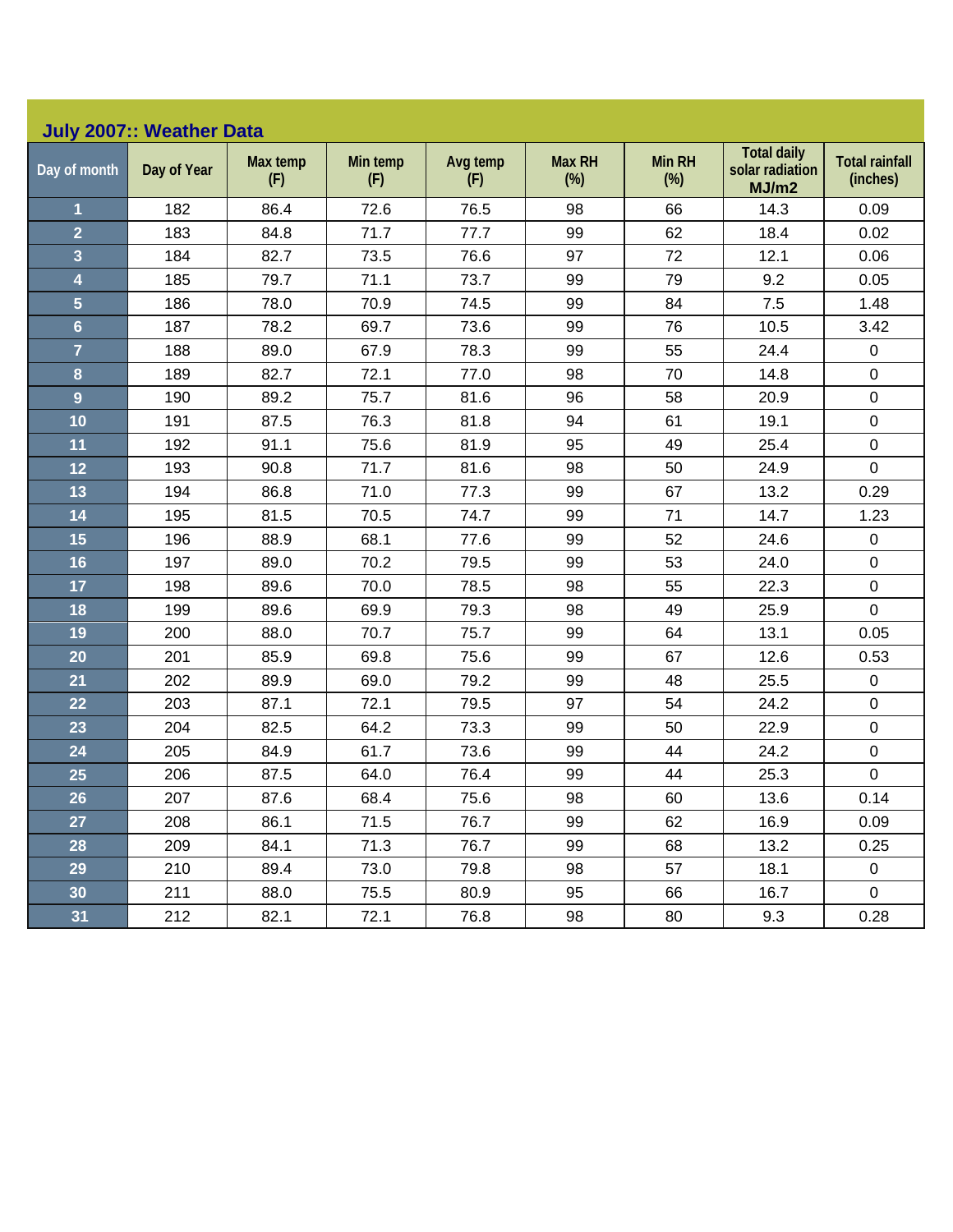| <b>August 2007 :: Weather Data</b> |             |                 |                 |                 |                         |                         |                                                |                                   |  |  |
|------------------------------------|-------------|-----------------|-----------------|-----------------|-------------------------|-------------------------|------------------------------------------------|-----------------------------------|--|--|
| Day of month                       | Day of Year | Max temp<br>(F) | Min temp<br>(F) | Avg temp<br>(F) | <b>Max RH</b><br>$(\%)$ | <b>Min RH</b><br>$(\%)$ | <b>Total daily</b><br>solar radiation<br>MJ/m2 | <b>Total rainfall</b><br>(inches) |  |  |
| $\mathbf{1}$                       | 213         | 87.7            | 72.7            | 76.5            | 99                      | 70                      | 14.9                                           | 2.39                              |  |  |
| $\overline{2}$                     | 214         | 89.0            | 70.0            | 76.9            | 99                      | 62                      | 18.1                                           | 0.99                              |  |  |
| 3                                  | 215         | 91.9            | 71.0            | 81.2            | 99                      | 54                      | 22.9                                           | $\pmb{0}$                         |  |  |
| $\overline{\mathbf{4}}$            | 216         | 92.0            | 72.5            | 82.2            | 98                      | 50                      | 25.0                                           | $\pmb{0}$                         |  |  |
| $\overline{5}$                     | 217         | 90.2            | 74.2            | 81.7            | 97                      | 58                      | 20.5                                           | $\pmb{0}$                         |  |  |
| $6\phantom{a}$                     | 218         | 90.5            | 75.8            | 82.4            | 95                      | 56                      | 22.7                                           | $\pmb{0}$                         |  |  |
| $\overline{7}$                     | 219         | 90.9            | 75.0            | 82.3            | 96                      | 55                      | 21.6                                           | $\pmb{0}$                         |  |  |
| 8                                  | 220         | 91.0            | 73.2            | 81.4            | 95                      | 57                      | 20.7                                           | $\pmb{0}$                         |  |  |
| $\overline{9}$                     | 221         | 93.6            | 73.1            | 82.2            | 95                      | 36                      | 25.4                                           | $\mathbf 0$                       |  |  |
| 10                                 | 222         | 94.6            | 69.6            | 81.7            | 98                      | 42                      | 25.1                                           | 0.01                              |  |  |
| 11                                 | 223         | 97.1            | 72.6            | 84.5            | 97                      | 44                      | 24.3                                           | $\pmb{0}$                         |  |  |
| 12                                 | 224         | 97.2            | 74.7            | 85.5            | 97                      | 42                      | 23.3                                           | $\pmb{0}$                         |  |  |
| 13                                 | 225         | 98.3            | 74.7            | 85.1            | 97                      | 32                      | 21.7                                           | $\pmb{0}$                         |  |  |
| 14                                 | 226         | 98.8            | 72.2            | 84.4            | 98                      | 36                      | 23.7                                           | $\pmb{0}$                         |  |  |
| 15                                 | 227         | 98.0            | 74.9            | 85.5            | 96                      | 33                      | 21.7                                           | $\mathbf 0$                       |  |  |
| 16                                 | 228         | 92.0            | 72.5            | 80.6            | 98                      | 56                      | 17.3                                           | 0.23                              |  |  |
| 17                                 | 229         | 90.3            | 75.0            | 80.5            | 98                      | 56                      | 15.8                                           | $\pmb{0}$                         |  |  |
| 18                                 | 230         | 91.8            | 74.3            | 81.5            | 98                      | 56                      | 18.5                                           | $\pmb{0}$                         |  |  |
| 19                                 | 231         | 91.1            | 76.0            | 82.4            | 98                      | 51                      | 21.4                                           | $\pmb{0}$                         |  |  |
| 20                                 | 232         | 91.0            | 74.6            | 81.8            | 97                      | 48                      | 22.0                                           | $\pmb{0}$                         |  |  |
| 21                                 | 233         | 92.4            | 70.8            | 81.9            | 98                      | 50                      | 23.8                                           | $\pmb{0}$                         |  |  |
| 22                                 | 234         | 91.5            | 73.4            | 82.3            | 98                      | 53                      | 18.3                                           | $\pmb{0}$                         |  |  |
| 23                                 | 235         | 93.1            | 75.4            | 82.9            | 98                      | 51                      | 18.2                                           | $\pmb{0}$                         |  |  |
| 24                                 | 236         | 92.8            | 73.0            | 82.2            | 98                      | 44                      | 23.7                                           | $\pmb{0}$                         |  |  |
| 25                                 | 237         | 92.9            | 73.9            | 82.7            | 96                      | 44                      | 22.8                                           | $\pmb{0}$                         |  |  |
| 26                                 | 238         | 95.6            | 70.6            | 82.0            | 98                      | 33                      | 23.6                                           | $\pmb{0}$                         |  |  |
| 27                                 | 239         | 95.4            | 70.0            | 82.3            | 97                      | 36                      | 22.0                                           | $\mathbf 0$                       |  |  |
| 28                                 | 240         | 91.6            | 70.7            | 80.1            | 99                      | 48                      | 19.9                                           | 0.97                              |  |  |
| 29                                 | 241         | 90.6            | 72.3            | 78.5            | 99                      | 53                      | 17.3                                           | 0.77                              |  |  |
| 30                                 | 242         | 88.5            | 70.1            | 77.8            | 100                     | 49                      | 18.0                                           | 0.04                              |  |  |
| 31                                 | 243         | 87.3            | 71.1            | 76.6            | 99                      | 59                      | 13.5                                           | 1.12                              |  |  |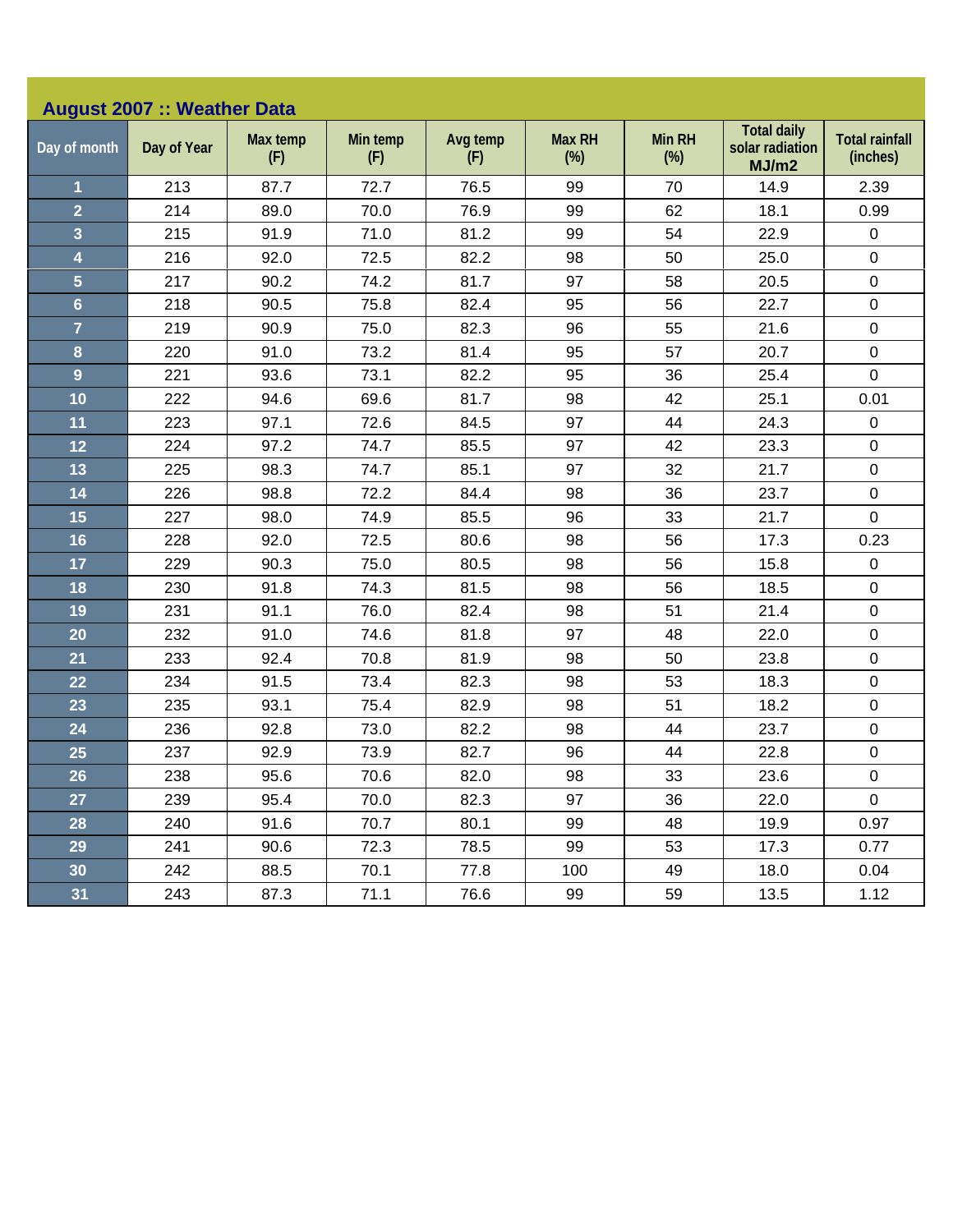| September 2007 :: Weather Data |             |                 |                 |                 |                         |                         |                                                |                                   |
|--------------------------------|-------------|-----------------|-----------------|-----------------|-------------------------|-------------------------|------------------------------------------------|-----------------------------------|
| Day of month                   | Day of Year | Max temp<br>(F) | Min temp<br>(F) | Avg temp<br>(F) | <b>Max RH</b><br>$(\%)$ | <b>Min RH</b><br>$(\%)$ | <b>Total daily</b><br>solar radiation<br>MJ/m2 | <b>Total rainfall</b><br>(inches) |
| $\mathbf{1}$                   | 244         | 89.3            | 67.4            | 76.8            | 100                     | 30                      | 23.7                                           | 0.01                              |
| $\overline{2}$                 | 245         | 86.8            | 68.1            | 75.7            | 98                      | 58                      | 11.1                                           | $\pmb{0}$                         |
| $\overline{\mathbf{3}}$        | 246         | 85.9            | 70.3            | 76.6            | 99                      | 64                      | 11.4                                           | $\mathbf 0$                       |
| $\overline{\mathbf{4}}$        | 247         | 88.0            | 70.6            | 77.9            | 98                      | 52                      | 17.6                                           | $\mathbf 0$                       |
| $\overline{5}$                 | 248         | 85.7            | 74.3            | 77.4            | 98                      | 64                      | 10.2                                           | 0.41                              |
| $6\phantom{a}$                 | 249         | 90.1            | 76.6            | 81.6            | 96                      | 56                      | 19.6                                           | $\pmb{0}$                         |
| $\overline{7}$                 | 250         | 92.5            | 76.3            | 82.4            | 96                      | 50                      | 17.7                                           | $\pmb{0}$                         |
| $\bf{8}$                       | 251         | 90.7            | 74.5            | 80.6            | 99                      | 56                      | 15.4                                           | $\pmb{0}$                         |
| $\overline{9}$                 | 252         | 91.1            | 73.8            | 80.4            | 98                      | 53                      | 19.5                                           | $\pmb{0}$                         |
| 10                             | 253         | 89.1            | 74.0            | 79.0            | 98                      | 60                      | 16.3                                           | $\pmb{0}$                         |
| 11                             | 254         | 79.0            | 67.8            | 74.5            | 98                      | 73                      | 8.9                                            | $\pmb{0}$                         |
| 12                             | 255         | 80.3            | 64.8            | 72.1            | 99                      | 60                      | 15.8                                           | $\pmb{0}$                         |
| 13                             | 256         | 85.6            | 68.1            | 75.8            | 98                      | 55                      | 13.9                                           | $\mathbf 0$                       |
| 14                             | 257         | 85.9            | 68.3            | 76.6            | 99                      | 59                      | 17.1                                           | $\pmb{0}$                         |
| 15                             | 258         | 84.7            | 65.9            | 74.0            | 99                      | 48                      | 21.0                                           | $\pmb{0}$                         |
| 16                             | 259         | 87.6            | 60.1            | 72.9            | 99                      | 41                      | 21.3                                           | $\pmb{0}$                         |
| 17                             | 260         | 91.6            | 60.3            | 74.9            | 99                      | 32                      | 21.7                                           | $\pmb{0}$                         |
| 18                             | 261         | 90.9            | 62.9            | 77.4            | 98                      | 41                      | 21.0                                           | $\pmb{0}$                         |
| 19                             | 262         | 89.3            | 69.0            | 78.6            | 98                      | 42                      | 17.1                                           | $\pmb{0}$                         |
| 20                             | 263         | 87.2            | 63.7            | 74.3            | 99                      | 34                      | 19.7                                           | $\mathbf 0$                       |
| 21                             | 264         | 88.2            | 58.1            | 72.7            | 99                      | 34                      | 20.8                                           | $\pmb{0}$                         |
| 22                             | 265         | 88.4            | 60.3            | 74.0            | 99                      | 35                      | 20.1                                           | $\mathbf 0$                       |
| 23                             | 266         | 85.5            | 70.3            | 75.0            | 99                      | 57                      | 8.6                                            | 0.21                              |
| 24                             | 267         | 88.8            | 68.6            | 77.8            | 99                      | 46                      | 18.3                                           | $\pmb{0}$                         |
| 25                             | 268         | 87.3            | 69.4            | 76.7            | 99                      | 58                      | 13.6                                           | $\pmb{0}$                         |
| 26                             | 269         | 87.1            | 71.6            | 76.5            | 99                      | 57                      | 11.8                                           | $\pmb{0}$                         |
| 27                             | 270         | 88.5            | 64.2            | 75.5            | 99                      | 54                      | 15.4                                           | 0.02                              |
| 28                             | 271         | 86.8            | 63.4            | 73.5            | 99                      | 26                      | 20.4                                           | $\mathsf 0$                       |
| 29                             | 272         | 88.9            | 57.5            | 72.5            | 97                      | 31                      | 20.0                                           | 0                                 |
| 30                             | 273         | 89.6            | 66.5            | 77.0            | 97                      | 52                      | 13.6                                           | $\mathsf 0$                       |
|                                |             |                 |                 |                 |                         |                         |                                                |                                   |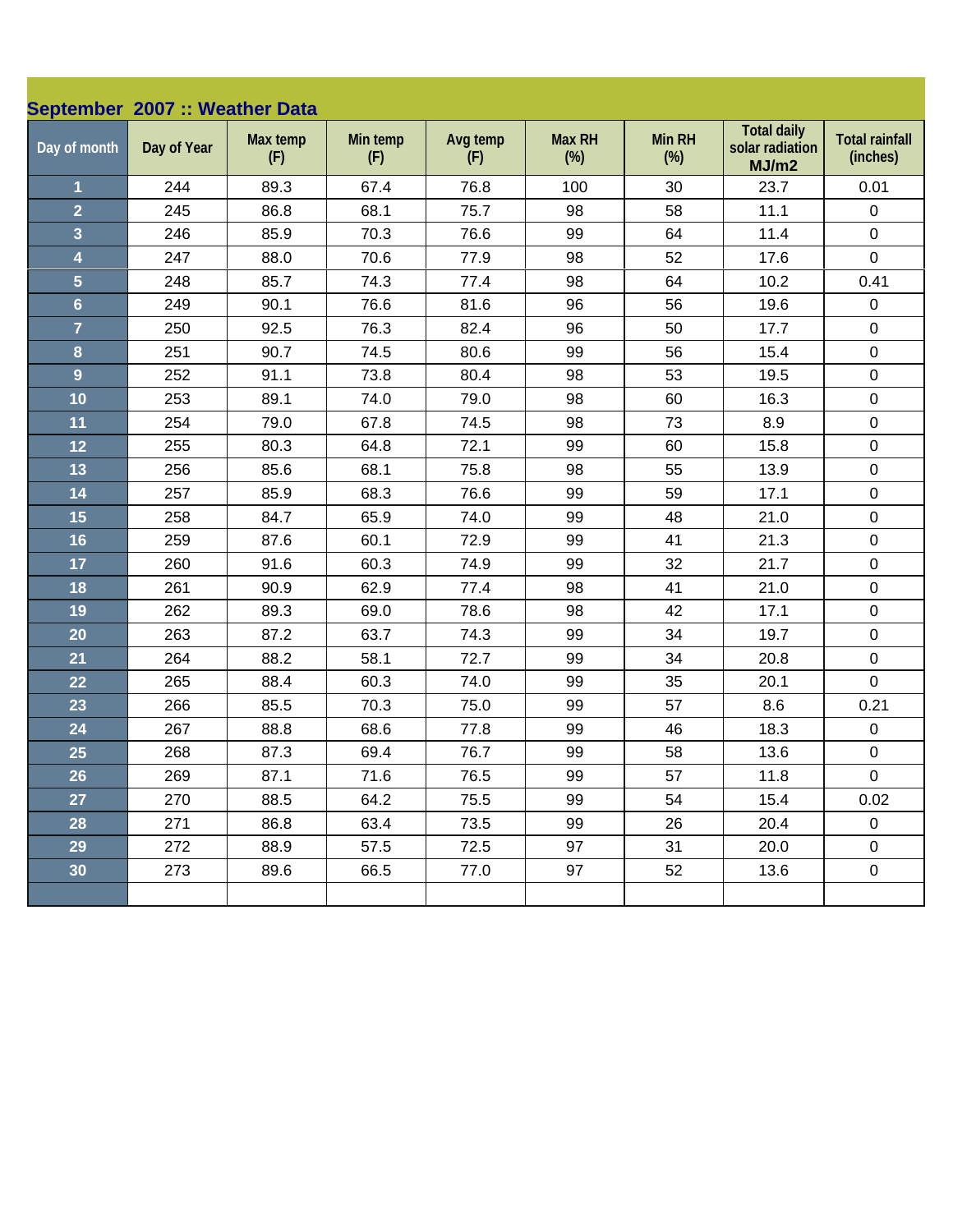| <b>October 2007 :: Weather Data</b> |             |                 |                 |                 |                         |                         |                                                |                                   |  |  |
|-------------------------------------|-------------|-----------------|-----------------|-----------------|-------------------------|-------------------------|------------------------------------------------|-----------------------------------|--|--|
| Day of month                        | Day of Year | Max temp<br>(F) | Min temp<br>(F) | Avg temp<br>(F) | <b>Max RH</b><br>$(\%)$ | <b>Min RH</b><br>$(\%)$ | <b>Total daily</b><br>solar radiation<br>MJ/m2 | <b>Total rainfall</b><br>(inches) |  |  |
| $\mathbf{1}$                        | 275         | 88.5            | 73.2            | 78.3            | 98                      | 51                      | 11.6                                           | $\mathbf 0$                       |  |  |
| $\overline{2}$                      | 276         | 88.5            | 72.0            | 78.5            | 97                      | 50                      | 14.7                                           | $\mathbf 0$                       |  |  |
| $\overline{\mathbf{3}}$             | 277         | 85.3            | 65.9            | 75.5            | 98                      | 48                      | 13.8                                           | $\pmb{0}$                         |  |  |
| $\overline{\mathbf{4}}$             | 278         | 89.0            | 62.7            | 75.4            | 100                     | 43                      | 18.0                                           | $\pmb{0}$                         |  |  |
| $\overline{5}$                      | 279         | 85.8            | 68.3            | 76.4            | 99                      | 63                      | 10.1                                           | $\mathbf 0$                       |  |  |
| $6\phantom{a}$                      | 280         | 86.3            | 73.9            | 77.6            | 97                      | 64                      | 8.2                                            | 0.09                              |  |  |
| $\overline{7}$                      | 281         | 89.5            | 70.1            | 79.0            | 99                      | 51                      | 15.1                                           | $\pmb{0}$                         |  |  |
| 8                                   | 282         | 87.9            | 68.6            | 77.2            | 99                      | 49                      | 12.1                                           | $\mathbf 0$                       |  |  |
| $\overline{9}$                      | 283         | 83.3            | 65.5            | 74.0            | 99                      | 56                      | 13.7                                           | $\pmb{0}$                         |  |  |
| 10                                  | 284         | 83.3            | 55.8            | 68.3            | 100                     | 29                      | 18.7                                           | $\pmb{0}$                         |  |  |
| 11                                  | 285         | 84.0 *          | 54.0 $*$        | 67.0 *          | $90*$                   | $31 *$                  | NA*                                            | $0*$                              |  |  |
| 12                                  | 286         | $81.0*$         | $51.1*$         | 64.8 *          | 89*                     | 29 *                    | NA*                                            | $0 *$                             |  |  |
| 13                                  | 287         | 82.0 *          | $53.1*$         | 67.9 *          | 80 *                    | $28*$                   | NA*                                            | $0 *$                             |  |  |
| 14                                  | 288         | 84.9 *          | $53.1*$         | $71.0*$         | 86 *                    | $36 *$                  | NA*                                            | $0^*$                             |  |  |
| 15                                  | 289         | 73.9 *          | 62.1 $*$        | 65.9 *          | 94 *                    | 66 *                    | NA*                                            | $2.20*$                           |  |  |
| 16                                  | 290         | $76.2*$         | $62.1*$         | 65.9*           | $94*$                   | 66*                     | NA*                                            | 0.02                              |  |  |
| 17                                  | 291         | 83.9            | 67.0            | 74.5            | 99                      | 59                      | 8.6                                            | $\pmb{0}$                         |  |  |
| 18                                  | 292         | 85.4            | 57.3            | 74.0            | 95                      | 20                      | 16.9                                           | $\mathbf 0$                       |  |  |
| 19                                  | 293         | 79.3            | 50.0            | 62.7            | 87                      | 19                      | 18.2                                           | $\pmb{0}$                         |  |  |
| 20                                  | 294         | 84.8            | 50.5            | 67.6            | 92                      | 25                      | 17.8                                           | $\mathbf 0$                       |  |  |
| 21                                  | 295         | 85.3            | 59.5            | 72.0            | 90                      | 42                      | 17.4                                           | $\mathbf 0$                       |  |  |
| 22                                  | 296         | 68.8            | 50.1            | 57.5            | 99                      | 81                      | 2.4                                            | 0.68                              |  |  |
| 23                                  | 297         | 63.4            | 46.8            | 53.5            | 89                      | 29                      | 13.6                                           | 0.02                              |  |  |
| 24                                  | 298         | 67.6            | 47.7            | 56.9            | 75                      | 28                      | 17.6                                           | $\mathbf 0$                       |  |  |
| 25                                  | 299         | 65.0            | 42.3            | 51.8            | 90                      | 25                      | 17.9                                           | $\pmb{0}$                         |  |  |
| 26                                  | 300         | 68.1            | 36.5            | 51.1            | 100                     | 29                      | 17.4                                           | $\pmb{0}$                         |  |  |
| 27                                  | 301         | 69.2            | 41.7            | 53.8            | 100                     | 43                      | 16.7                                           | $\mathbf 0$                       |  |  |
| 28                                  | 302         | 71.2            | 44.0            | 55.9            | 100                     | 39                      | 16.2                                           | $\pmb{0}$                         |  |  |
| 29                                  | 303         | 69.4            | 42.6            | 53.9            | 100                     | 31                      | 16.1                                           | 0                                 |  |  |
| 30                                  | 304         | 75.0            | 40.5            | 56.2            | 100                     | 38                      | 16.0                                           | $\pmb{0}$                         |  |  |
| 31                                  | 305         | 77.6            | 48.3            | 61.9            | 99                      | 53                      | 14.9                                           | $\pmb{0}$                         |  |  |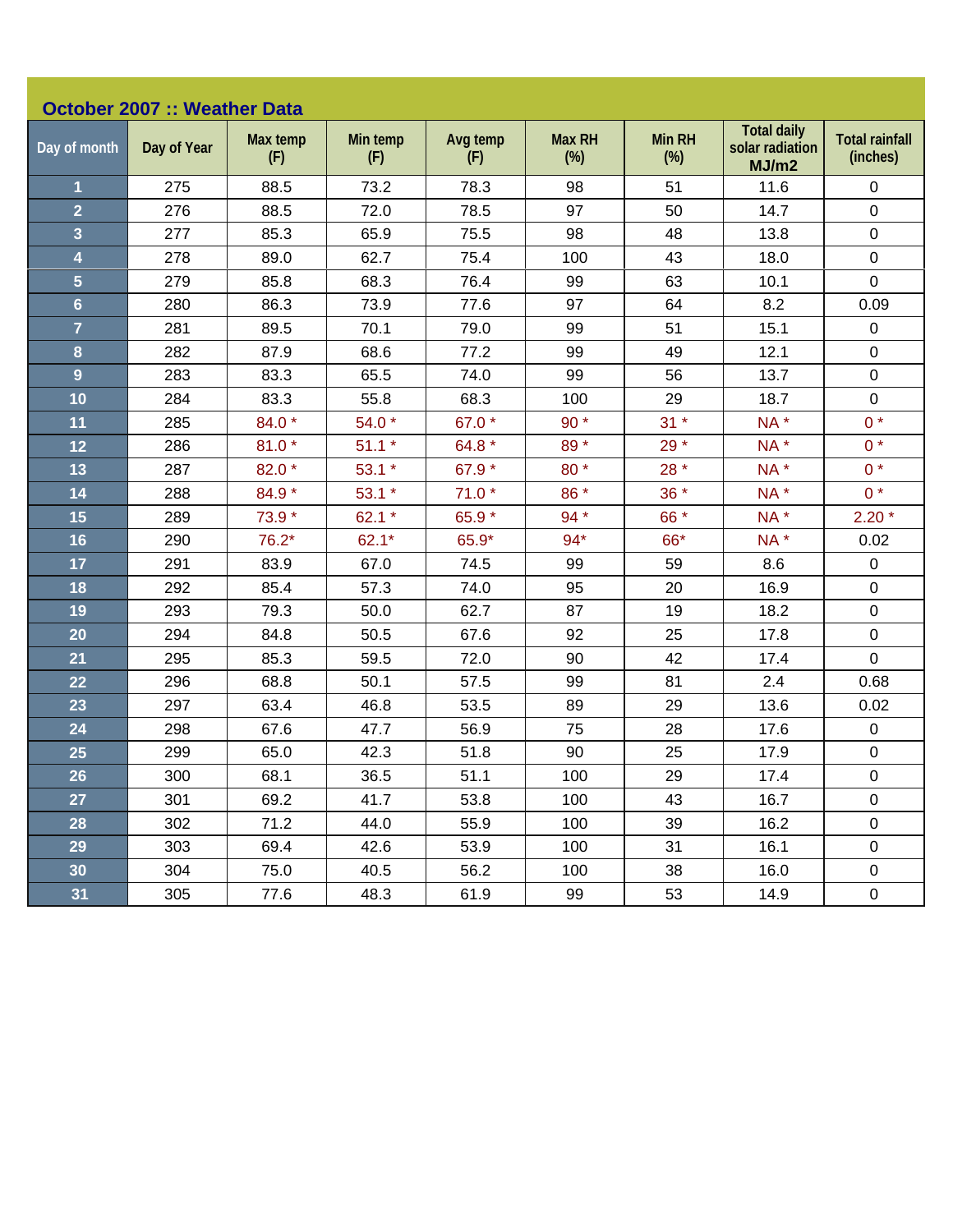| <b>November 2007 :: Weather Data</b> |             |                 |                 |                 |                         |                         |                                                |                                   |  |  |
|--------------------------------------|-------------|-----------------|-----------------|-----------------|-------------------------|-------------------------|------------------------------------------------|-----------------------------------|--|--|
| Day of month                         | Day of Year | Max temp<br>(F) | Min temp<br>(F) | Avg temp<br>(F) | <b>Max RH</b><br>$(\%)$ | <b>Min RH</b><br>$(\%)$ | <b>Total daily</b><br>solar radiation<br>MJ/m2 | <b>Total rainfall</b><br>(inches) |  |  |
| $\overline{1}$                       | 306         | 74.5            | 52.5            | 62.5            | 100                     | 63                      | 10.6                                           | $\mathbf 0$                       |  |  |
| $\overline{2}$                       | 307         | 73.3            | 47.9            | 59.5            | 98                      | 55                      | 11.4                                           | 0.01                              |  |  |
| $\overline{\mathbf{3}}$              | 308         | 72.6            | 49.6            | 59.9            | 100                     | 53                      | 12.9                                           | $\pmb{0}$                         |  |  |
| $\overline{\mathbf{4}}$              | 309         | 78.3            | 50.1            | 63.7            | 100                     | 49                      | 12.1                                           | $\pmb{0}$                         |  |  |
| $\overline{5}$                       | 310         | $80.1*$         | $59.3*$         | 68.6*           | $93*$                   | $53*$                   | NA*                                            | $\mathbf 0$                       |  |  |
| $6\phantom{a}$                       | 311         | 68.2            | 40.8            | 55.9            | 79                      | 21                      | 15.0                                           | $\pmb{0}$                         |  |  |
| $\overline{7}$                       | 312         | 63.4            | 39.2            | 49.6            | 93                      | 21                      | 12.4                                           | $\pmb{0}$                         |  |  |
| 8                                    | 313         | 69.0            | 42.5            | 56.7            | 88                      | 54                      | 8.2                                            | $\pmb{0}$                         |  |  |
| 9                                    | 314         | 79.3            | 59.5            | 66.8            | 99                      | 54                      | 10.5                                           | $\pmb{0}$                         |  |  |
| 10                                   | 315         | 79.3            | 58.3            | 68.1            | 99                      | 56                      | 8.7                                            | $\pmb{0}$                         |  |  |
| 11                                   | 316         | 77.7            | 64.7            | 69.8            | 93                      | 53                      | 10.0                                           | $\pmb{0}$                         |  |  |
| 12                                   | 317         | 77.8            | 64.7            | 68.5            | 94                      | 59                      | 7.6                                            | $\pmb{0}$                         |  |  |
| 13                                   | 318         | 79.6            | 62.2            | 69.4            | 98                      | 55                      | 8.5                                            | $\pmb{0}$                         |  |  |
| 14                                   | 319         | 82.8            | 57.6            | 70.4            | 97                      | 28                      | 11.5                                           | $\mathbf 0$                       |  |  |
| 15                                   | 320         | 59.2            | 36.6            | 50.2            | 72                      | 18                      | 15.1                                           | $\pmb{0}$                         |  |  |
| 16                                   | 321         | 66.4            | 32.5            | 50.8            | 89                      | 17                      | 12.9                                           | $\mathbf 0$                       |  |  |
| 17                                   | 322         | 72.3            | 50.2            | 61.4            | 94                      | 64                      | 6.8                                            | $\mathbf 0$                       |  |  |
| 18                                   | 323         | 76.1            | 59.0            | 65.0            | 99                      | 51                      | 8.8                                            | 0.02                              |  |  |
| 19                                   | 324         | 75.7            | 60.6            | 65.3            | 100                     | 55                      | 9.0                                            | $\mathbf 0$                       |  |  |
| 20                                   | 325         | 77.1            | 60.9            | 68.3            | 100                     | 57                      | 6.6                                            | 0.01                              |  |  |
| 21                                   | 326         | 78.7            | 40.4            | 62.2            | 97                      | 66                      | 6.0                                            | $\mathbf 0$                       |  |  |
| 22                                   | 327         | 50.0            | 36.2            | 42.2            | 97                      | 43                      | 10.8                                           | 0.03                              |  |  |
| 23                                   | 328         | 47.0            | 31.6            | 40.6            | 98                      | 55                      | 10.2                                           | $\mathbf 0$                       |  |  |
| 24                                   | 329         | 41.4            | 36.7            | 38.1            | 100                     | 64                      | 0.7                                            | 1.74                              |  |  |
| 25                                   | 330         | 42.7            | 38.4            | 40.6            | 100                     | 98                      | 1.6                                            | 0.35                              |  |  |
| 26                                   | 331         | 50.3            | 39.1            | 42.6            | 99                      | 68                      | 5.0                                            | $\pmb{0}$                         |  |  |
| 27                                   | 332         | 61.5            | 38.6            | 47.9            | 99                      | 42                      | 13.2                                           | $\mathbf 0$                       |  |  |
| 28                                   | 333         | 64.1            | 38.7            | 50.2            | 99                      | 57                      | 10.3                                           | $\mathsf 0$                       |  |  |
| 29                                   | 334         | 62.5            | 44.5            | 51.5            | 100                     | 45                      | 12.3                                           | $\mathbf 0$                       |  |  |
| 30 <sub>o</sub>                      | 335         | 70.8            | 44.8            | 57.2            | 93                      | 57                      | 8.3                                            | $\pmb{0}$                         |  |  |
|                                      |             |                 |                 |                 |                         |                         |                                                |                                   |  |  |